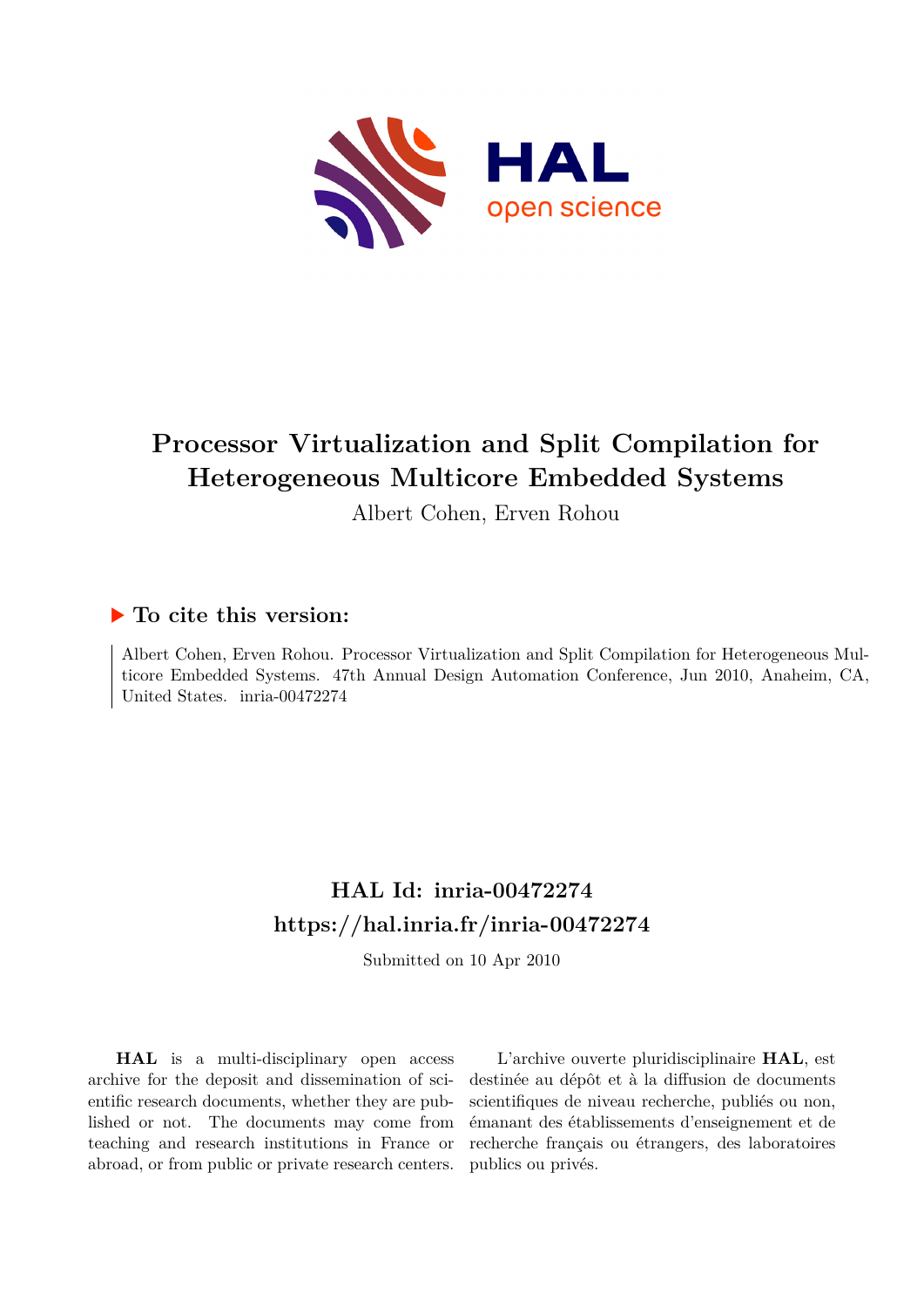### **Processor Virtualization and Split Compilation for Heterogeneous Multicore Embedded Systems**

Albert Cohen INRIA Saclay – Île-de-France and Paris-Sud 11 University, France, and HiPEAC network Albert.Cohen@inria.fr

#### ABSTRACT

Embedded multiprocessors have always been heterogeneous, driven by the power-efficiency and compute-density of hardware specialization. We aim to achieve portability and sustained performance of complete applications, leveraging diverse programmable cores. We combine instruction-set virtualization with just-in-time compilation, compiling  $C, C++$ and managed languages to a target-independent intermediate language, maximizing the information flow between compilation steps in a split optimization process.

#### Categories and Subject Descriptors

D.3.4 [Programming Langugages]: Compilers

#### General Terms

Performance, Languages, Algorithms

#### Keywords

Heterogeneous multicore, virtualization, bytecode language, annotations, split compilation, portable performance, specialization, vectorization, back-end optimization.

#### 1. MOTIVATION AND GOALS

Embedded systems have always been heterogeneous multicores. In many cases, the hard constraints in terms of cost, area, performance, power consumption and real-time simply make a general-purpose processor unfit for the task. With the exception of the host microcontroller, hardware components have been dominated by dedicated accelerators. However, the non-recurring engineering cost of chip design, and the exponential increase of application size and variety push for programmable systems targeting wider application domains.

In addition, each platform provider pushes its own solution, typically very different from the competition's offers; evolutions are often not backward compatible. The end result is an extreme fragmentation of the embedded market

 $(C)$  ACM; 2010. This is the author's version of the work. It is posted here by permission of ACM for your personal use. Not for redistribution. The definitive version was published in the Proceedings of the 47th Annual Design Automation Conference, 2010.

Erven Rohou INRIA Rennes – Bretagne Atlantique, France, and HiPEAC network Erven.Rohou@inria.fr

which is difficult to handle from a software productivity perspective. Indeed, independent software vendors for embedded systems must often deal with tens (even hundreds, in extreme cases) of combinations of target instruction sets, microarchitectures, toolchains and operating systems. They must restrict their developments to niche domains, and most often resort to code duplication, complex build and validation environments and rigid distribution channels, hurting productivity and market opportunities.

Since technological and economical reasons have put a stop to the increase of clock frequency, performance improvements now come in the form of additional parallelism. It is expected that the number of available cores will grow to reach hundreds or even thousands [1, 11, 16] by 2020.

Applications have a much longer lifetime than hardware. Most of them have been written with a sequential programming model, or at best for a limited amount of parallelism. While the number of cores on a system is increasing by orders of magnitude, it is inconceivable to rewrite millions of lines of code for each new system generation. It will become increasingly important to be able to run an application on an architecture radically different from its original execution target. At run time, different instruction sets, different microarchitectures, a larger number of cores, and different interconnection networks will be encountered.

Of course, it is easy to agree on the need for change in embedded application development. However, while achieving portable functionality is already difficult, achieving both functionality and performance is a major challenge, so far unmatched on heterogeneous hardware.

Interestingly, Graphical Processing Units (GPUs) flourish in an ecosystem dominated by virtualization. This trend is driven by hardware vendors who cannot afford burden of binary compatibility (among other motivations), and by 3D graphics APIs like OpenGL and DirectX. The recent emergence of fully programmable devices boosted processor virtualization for GPUs to another level, with NVidia's PTX intermediate language for CUDA and Apple's usage of LLVM for online partial evaluation of OpenGL stacks [30].

Based on these successes, we propose to extend the application domain of processor virtualization (a.k.a. process virtualization) and to combine it with split compilation, a flavor of *just-in-time* or *deferred compilation* where optimizations are split over multiple coordinated steps. We aim for performance portability over heterogeneous multiprocessors. Incremental benefits will be gathered along the way:

• to reduce greatly the burden on maintaining numerous compilers and tools needed to support various plat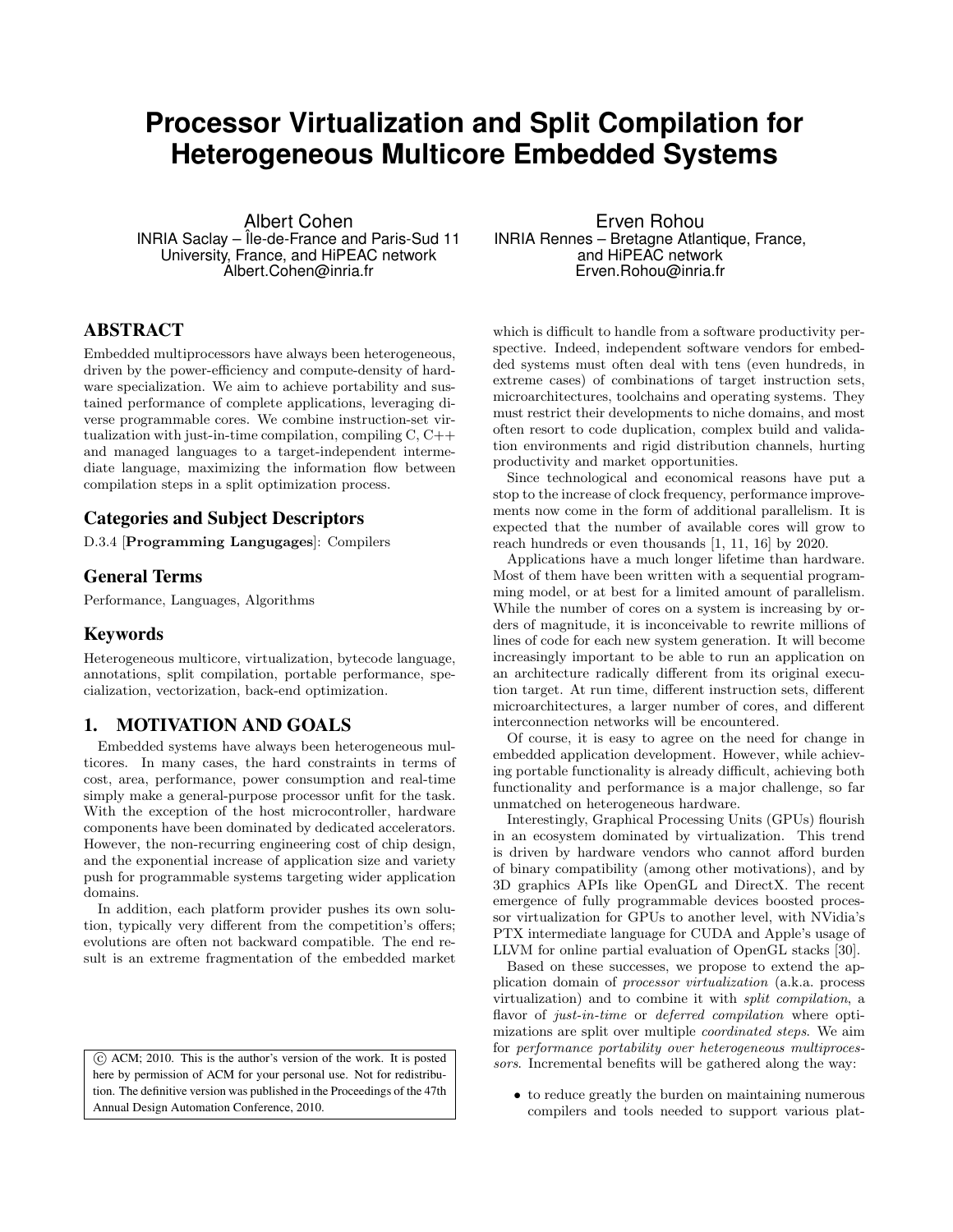forms (different models of cell phones, game consoles, set-top boxes, smart sensors, wearable devices, etc.); and to provide software developers with a simplified homogeneous view of the target systems;

- to open embedded systems to third-party developers, enabling independent high-performance applications to run not only on the host processor, but also on the more powerful on-chip accelerators;
- to streamline the deployment of applications in enterprise networks or in cloud-computing environments, where compute nodes may be very different from each other; this may include the transparent migration of computations from mobile devices to the cloud;
- to improve the applicability of processor virtualization and the performance of programs running on top of such a layer, leveraging high-level semantics from the C or C++ languages;
- to enable aggressive, target- and context-specific runtime optimizations, even for embedded systems, thanks to split compilation;
- to improve application sustainability, taking advantage of virtualization to let applications survive architectures and to exploit new hardware features or additional degrees of parallelism; and at the same time, to free hardware manufacturers from the constraints of binary compatibility and legacy code.

Our research is implemented in the open source compiler GCC [20] and in the Mono [36] virtual machine, and contributed back to the community [14].

Section 2 reviews the state of the art in processor virtualization and split compilation. Section 3 then details our proposal, and Section 4 illustrates it with examples and interesting directions. We conclude in Section 5.

#### 2. STATE OF THE ART

Let us position our proposal w.r.t. closely related work.

#### 2.1 Virtualization

Processor virtualization was made popular by Java [33] in the late 1990s, and today dedicated versions (Java Micro Edition) specifically target the embedded domain.

CLI (Common Language Infrastructure) is a widespread processor independent format. Initially introduced by Microsoft under the name .NET, it is now an international standard [19, 26]. CLI is multi language and supports managed as well as unmanaged code. In other words, it can be used for high-level programming paradigms (object orientation, garbage collection...) but it can also express the typical low-level programming style of the C language and it can achieve better performance than Java. There are open source initiatives: Mono [36], Portable.NET [43] or ILD-JIT [8], as well as proprietary offers such as Microsoft's MicroFramework [34] for the embedded world.

Even though processor virtualization technology is quite mature and popular, Java and CLI bytecode runs today on the host processor only. In addition, Java applications have the reputation to be slow, probably because the first virtual machines only had an interpreter, or a simple JIT compiler. As a consequence, bytecode formats are a priori perceived as inappropriate for performance intensive applications and for embedded systems. Nevertheless, it has been demonstrated that CLI makes a compact program representation for embedded and general-purpose targets [15], and that the bytecode can be efficiently compiled to native code [13].

#### 2.2 Split compilation

Deferred compilation refers to a compilation process that is decomposed into several steps along the "lifetime" of the program. Traditional bytecode language tool chains distribute the roles among offline and online compilers. Verification and code compaction are typically assigned to offline compilation, while target-specific optimizations are performed by online compilation.



Figure 1: Split compilation flow

Split compilation reconsiders this notion: it allows a single optimization algorithm to be split into multiple compilation steps, transferring the semantic information between different moments of the lifetime of a program through carefully designed (bytecode) language annotations. As depicted in Figure 1, a split compilation process may run expensive analyses offline to prune the optimization space, deferring a more educated optimization decision to the online step, when the precise execution context is known. Many JIT compilation efforts tried to leverage the accurate information obtained through dynamic analysis to outperform native compilers: dynamic analysis of type information is a successful example for scripting languages [22], as well as partial evaluation for imperative languages [12]. Split compilation is a concrete path to get the best of both worlds.

This definition of split compilation easily extends to all step of a program lifetime: offline/ahead-of-time compilation, linking, installation, loading, online/run time, and even the idle time between different runs. Each step brings additional knowledge about the run-time environment (shared libraries, operating system, processor, input values), opening the door to new classes of optimizations. Link-time optimizers have the visibility of the whole application and can apply interprocedural analyses and transformations, e.g. alto [35],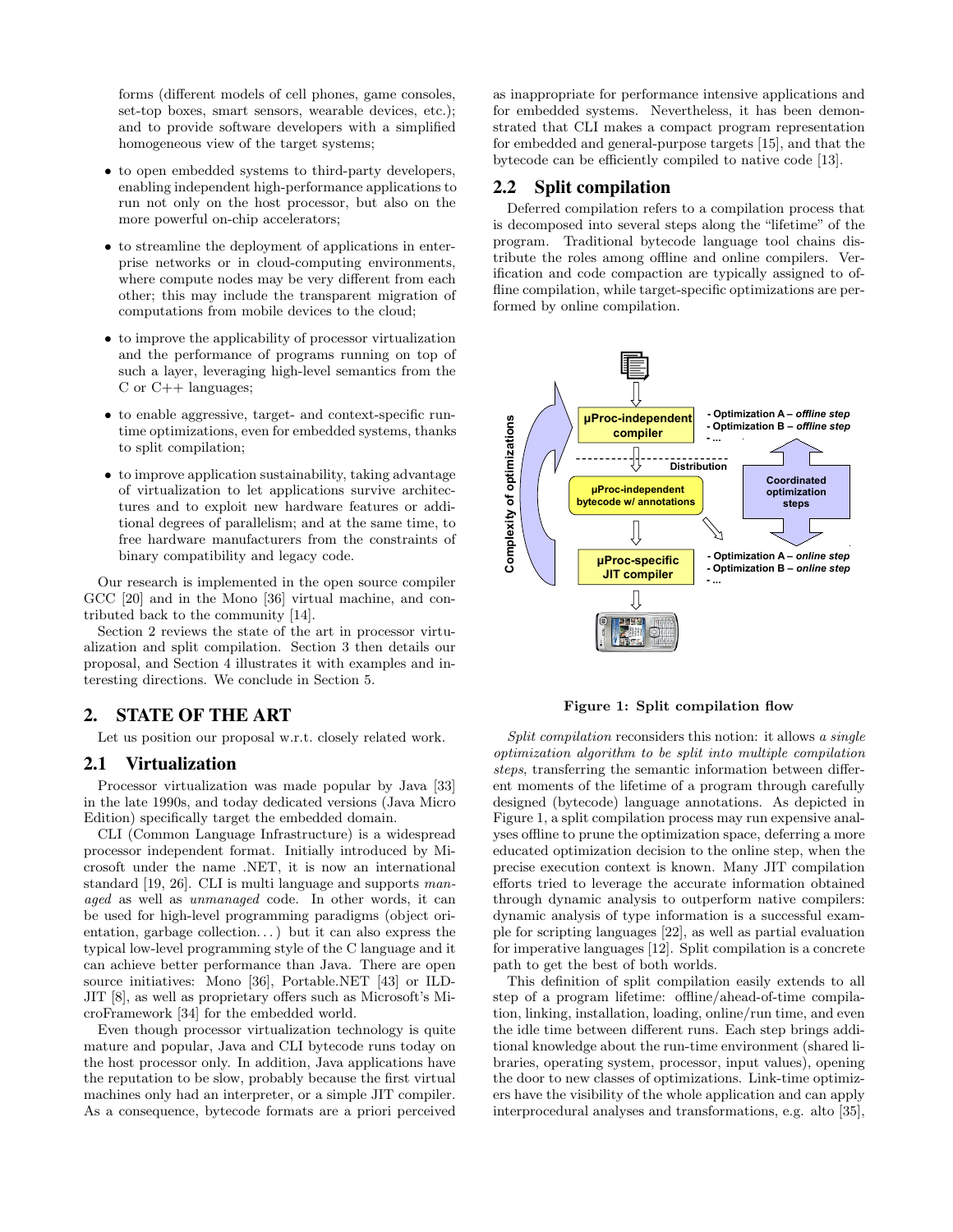or Diablo [44]. Run-time optimizations are applied by JIT compilers [37] and dynamic binary rewriters [3, 17]. Idle time optimizers re-optimize an existing binary, taking into account profiling information produced by previous runs of the application, for example Morph [45].

During the transformation from high-level language, optimizers gain increasing knowledge about the final run-time environment, but they also gradually lose semantic information: arrays become pointers, typed integers become 32-bit amorphous values, etc. There have been many attempts to help compilers with information it cannot derive by itself, including pragmas like OpenMP, or explicit multistage programming like DyC  $[24]$  or aC#  $[10]$ . On the other hand, LLVM [31] is a widely used framework which demonstrated that lifelong program analysis and transformation can be made available to arbitrary software, and in a manner that is transparent to programmers. For deferred compilation to be effective, high-level information must be propagated while lowering the program representation: it can take the form of annotations in Java class file for register allocation [2, 18, 27], array bound checks removal [38] or side effect analysis [29, 32]. Split compilation generalizes these approaches: it uses annotations and coding conventions in the intermediate language to coordinate the optimization process over the entire lifetime of the program.

#### 3. PROPOSAL

Because hardware's lifecycle is much shorter than software's, hardware vendors generally have to make newer versions of their processors backward compatible, at a high cost. Virtualization lets them introduce radically new and efficient architectures, without having to worry about legacy code. But virtualization can even go beyond mere compatibility. Traditional backward compatibility is limited to functionality; old code can only take advantage of increased clock frequency (which, incidentally, has stopped) and improved microarchitecture, but not of additional hardware acceleration features or increased parallelism.

When a new architecture introduces floating point support that was lacking in the previous release, old code still runs, but it does not take advantage of the newly available hardware. If the application was shipped in a platform-neutral bytecode, the JIT compiler for an ARM Cortex processor could decide to use the most advanced version of the Neon vector extensions, if available. But the JIT compiler for an IBM Cell processor could process the same code and decide to offload some of the numerical computations to a vector accelerator (SPU), running the control-oriented code on the PowerPC core.

Performance critical applications, like games, ship in many versions compiled to cover most of the configurations of the end user: type of graphics cards, version of processor. It is expected that the diversity of systems will increase. Shipping many versions of an application just does not scale, and leads to frustrating experiences for third-party developers and consumers. Future systems will depend on some form of virtualization to ensure portability. But new techniques need to be developed to ensure performance portability. The above-mentioned vector extension and heterogeneous parallelization scenarios will push for a dramatic increase in aggressiveness of JIT compilers, and possibly, in changes in bytecode languages to carry the necessary semantical information enabling such complex transformations [4].

Virtualization also alleviates industrial concerns.

- Development tools. At present, developers need a complete toolchain for each kind of core present on their systems. Each compiler might (and often does) come from a different vendor, and thus it might be based on its own technology, controlled by its own set of command-line arguments, and expose target-specific behavior to the programmer. Maintaining these tools is a significant burden (and cost) to the developers. Virtualization can offer a single environment to the developers, postponing and concentrating the specialization of the tools closer to the deployed systems. Interestingly, "closer" may not necessarily mean "on", and deferring the specialization may not require JIT compilation technology and overhead: load-time or configuration-time scenarios are possible, especially for deeply embedded or tightly constrained systems.
- Debuggability, reproducibility. Because the same application needs to run on different pieces of hardware, current source code contains many conditional preprocessing directives (#ifdef in C), and programmers rely on compiler intrinsics and ad-hoc command line flags to drive the optimization. This severely impacts code readability and productivity, and the application binary tested and debugged on a workstation is different from the one that eventually runs on the system. These caveats are unavoidable when platform specialization must be prepared at the source level; but virtualization makes it possible to run the same bytecode program on many hardware variants, including the developer's workstation.
- Platform openness. Independent software vendors rarely have access to the toolchains needed to program the most powerful parts of the system, namely the DSPs and hardware accelerators. They are given access only the host processor, typically through a Java virtual machine. Virtualization can make the whole platform programmable, opening opportunities to third-party high-performance applications.

To improve programmer productivity on heterogeneous multicore systems, we propose to leverage processor virtualization, combined with an extensive usage of split compilation. As of today, processor virtualization is applied only to the host processor. In order to develop the above mentioned directions, we propose to extend it along three main directions:

- for languages such as C and  $C++$ ;
- for high performance, competing with offline, native compilation;
- for whole-system programming, including DSPs, accelerators, or grids of computing nodes.

Processor virtualization can be of a great help to program heterogeneous multicore systems. Since the final code generation occurs at run time, mapping and scheduling of computations can be performed across all available processing nodes, independently from their underlying architectures.

Processor virtualization provides the framework for split compilation. The application is compiled in two steps: first,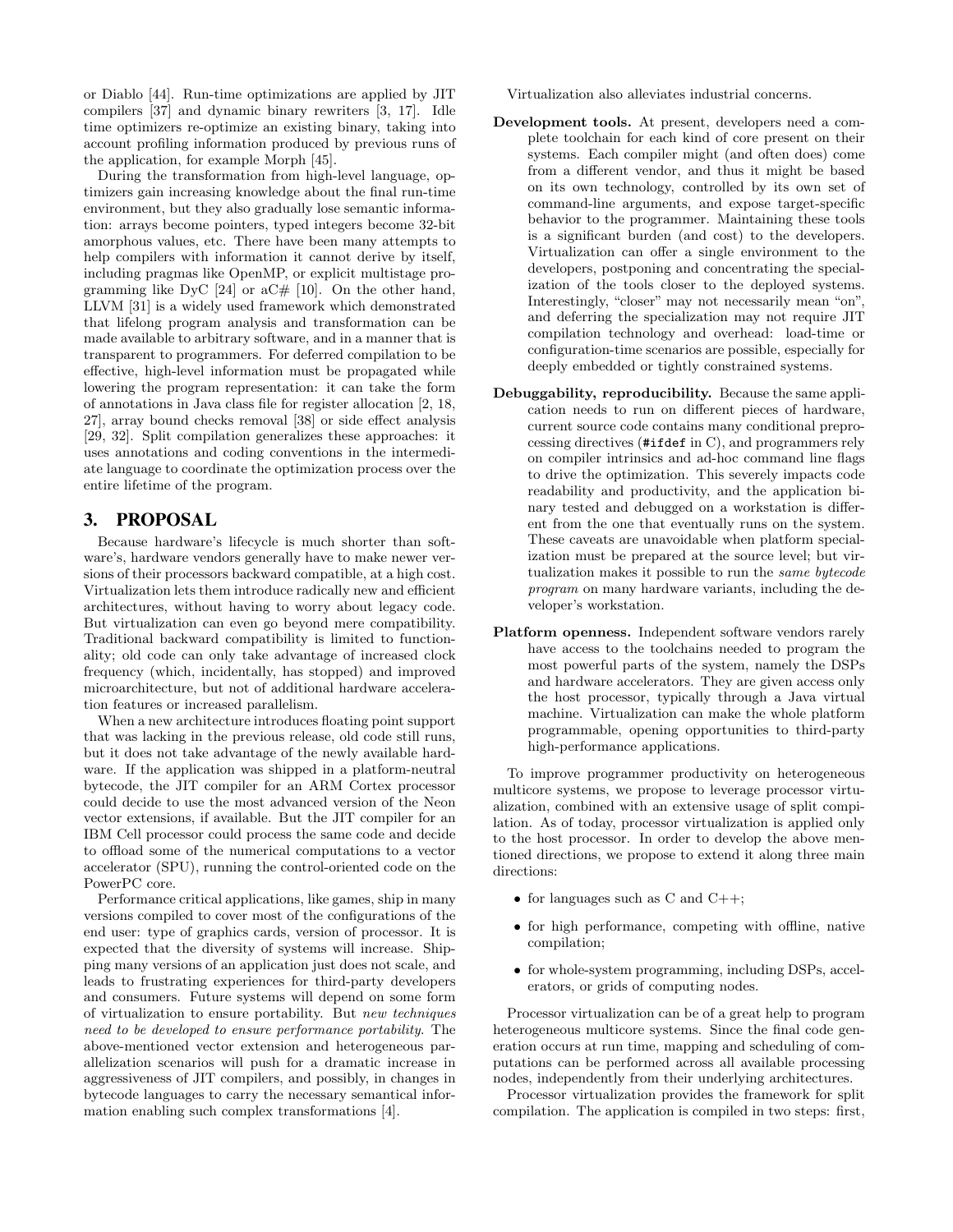from source code to the intermediate format; then, from the intermediate format to native code. The former occurs on the developer's powerful workstation, while the latter typically occurs on the system, with full knowledge of the target hardware, but it is CPU and memory bound (other intermediate scenarios are possible).

In the split compilation approach, dynamic optimization is not a replacement for offline optimization: it is a complementary optimization opportunity that leverages (1) any semantical properties distilled by the offline step and carried through the bytecode format, and (2) a wealth of context information not available until run time.

We propose to take advantage of this two-step situation to transfer the complexity of compiler optimizations as much as possible to the first step. Unlike traditional deferred compilation schemes, we do not accept to drop an optimization because it is target-dependent or it may increase code size too much, and because it is too costly to be applied at run time. An expensive analysis and preconditioning of the optimization can be performed and its results encoded into annotations embedded in the intermediate format. The second step can rely on the annotations and skip expensive analysis to implement straightforward code transformations. Annotations may also express the hardware requirements or characteristics of a code module (I/O required, benefits from hardware floating point or vector processing support, etc.).

#### 4. EXAMPLES AND DIRECTIONS

Many complex optimizations, especially those considered too expensive to fit a JIT compiler, can be revisited in the light of split compilation.

Automatic vectorization is currently one of these. The complexity of the transformation is illustrated by the size of the implementation in the GCC compiler: 20k lines, not counting the construction of the SSA form or the induction variable and data dependence analysis. Instead, we showed that a static compiler can produce vectorized bytecode that runs unmodified on many machines, with no or little penalty in the absence of SIMD instructions on the target machine. Table 1 shows the run times of classical kernels, vectorized in their bytecode representation through a set of portable builtins. The JIT compiler on x86 recognizes the vectorization builtins, implements SIMD code generation and shows significant speedups, while the JIT on UltraSparc and PowerPC simply ignores the vectorization and produces code with performance slightly worse to better than scalar (it can be better because the scalarization involves some unrolling of tiny loops). More details can be found in [42].

Split compilation can also enhance classical optimizations, to speed them up [29] or improve their effectiveness [18]. Diouf et al. [18] revisit register allocation, splitting the optimization into coordinated allocation and assignment heuristics. This split leverages fundamental advances in register allocation [7]. Compact, portable annotations drive a lineartime online algorithm, generating code of comparable quality with an optimal offline allocation, and saving up to 40% of the spills on standard Java benchmarks.

Eventually, we believe our approach will help the adoption of the most sophisticated compilation and target-adaptation techniques for embedded development. We are particularly interested in three classes of techniques, which recently matured as research or highly specialized tools, but did not yet integrate traditional development tools:

- Iterative compilation avoids the intrinsic limitations of profitability models to exhibit hard-to-find optimization opportunities. It is very successful at sorting out the interplay of a collection of optimization passes addressing different microarchitectural components [5]. Recent advances improved the practicality of iterative optimization [21], suggesting that virtual machine monitors may be the ideal engines to drive adaptive tuning.
- Whole-program and link-time optimization [31, 44] are well known but little used in production. Again, virtualization can hide the complex deployment of wholeprogram optimization toolchains, while link-time optimizers can benefit from the higher level semantical information captured in bytecode languages, further enhanced with annotations from split compilation.
- Loop nest parallelization and transformation in the polyhedral model [6, 23] and domain-specific program generation [41] can bring orders of magnitude performance improvements over a generic, portable source code. But they may depend on static properties obtained through whole-program analysis only (precise pointer aliasing information), and they may involve iterative, feedback-directed search. Furthermore, these algorithms require computing resources that are prohibitive in JIT compilers: each hot function may compile for several seconds, using hundreds of megabytes of memory. To make it worse, effective loop nest optimizations are built of long, target-sensitive and inputsensitive transformation sequences [23, 41].

Split compilation appears like the only path to reconcile such radically opposed facts. And virtualization technology naturally feeds the online optimization step with topical context information, while isolating the developer from the complexity of the tool flow. Major research advances will be necessary to follow this path, and to build an effective system achieving portable performance on heterogeneous multicore processors.

We believe that the adaptation of parallel programs in a split compiler will eventually drive the design of new intermediate, bytecode languages. These languages will capture portable, deterministic and composable concurrency information. These properties lead to Kahn process networks [28] as their semantical basis, leveraging the compilation of data-flow languages [9].

To be complete, we should also consider the case of computational kernels where no existing compilation technology rivals manual, target-specific and application-specific optimization. Although not ideal, our approach is still compatible with the occasional reliance on an offline compiler and assembly programming, using native interfaces like pinvoke for CLI. A generic version may be provided along with a few native ones for portability, deferring the specialization to the virtualization layer.

Our work is primarily driven by imperative languages like C and C++. But it may incidentally improve the applicability of managed, "productivity" languages like Java, C# and Matlab, as well as functional and even scripting languages. We also consider the raising popularity of control languages like Simulink, and not only as modeling tools but also as code generators. There is an enormous potential for parallelizing and optimizing Simulink compilers in the embedded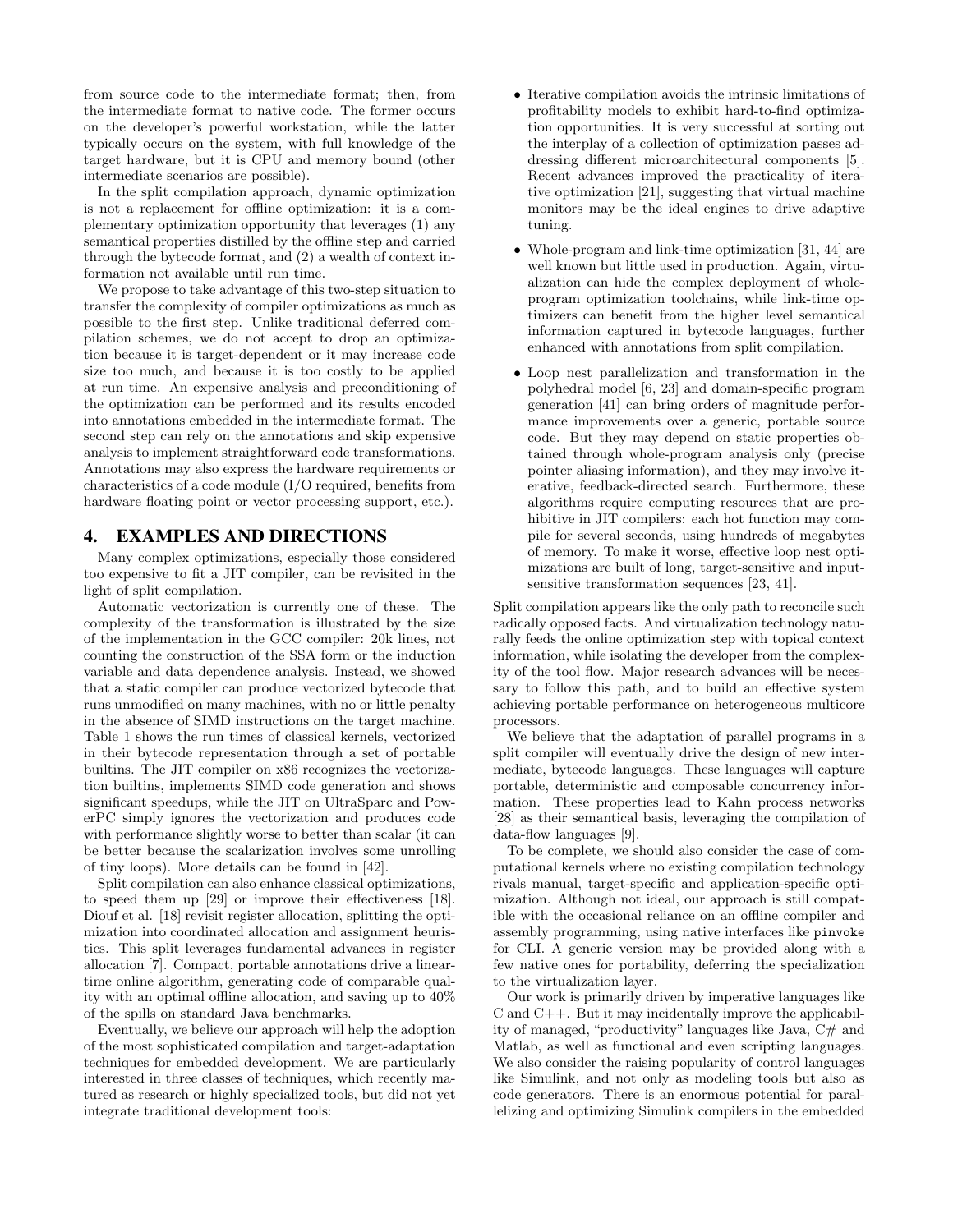|            | $(10^6)$<br><i>iterations</i> )<br>x86 |       |          | UltraSparc $(10^5)$<br><i>iterations</i> ) |       |          | PowerPC $(10^5$<br><i>iterations</i> |       |          |
|------------|----------------------------------------|-------|----------|--------------------------------------------|-------|----------|--------------------------------------|-------|----------|
| benchmark  | scalar                                 | vect. | relative | scalar                                     | vect. | relative | scalar                               | vect. | relative |
| vecadd_fp  | 1197                                   | 537   | 2.2      | 2810                                       | 1947  | 1.4      | 999                                  | 886   | $1.1\,$  |
| $saxyy_f$  | 1544                                   | 724   | 2.1      | 3812                                       | 3239  | 1.2      | 1460                                 | 1101  | $1.3\,$  |
| dscal_fp   | 1045                                   | 657   | $1.6\,$  | 2608                                       | 1787  | 1.5      | 721                                  | 653   | $1.1\,$  |
| $max_u 8$  | 3541                                   | 227   | $15.6\,$ | 3032                                       | 3188  | 0.95     | 3011                                 | 2209  | 1.4      |
| $sum_18$   | 6707                                   | 1277  | 5.3      | 8019                                       | 8559  | 0.94     | 9933                                 | 6817  | $1.5\,$  |
| $sum_1 16$ | 6710                                   | 2547  | 2.6      | 8788                                       | 1256  | 0.78     | 9941                                 | 6671  | $1.5\,$  |

Table 1: Run times and speedup of split automatic vectorization

system design area [25]. Processor virtualization may alleviate performance caveats of control languages, relying on whole-program optimization and partial evaluation [39, 40].

#### 5. CONCLUSION

Additional performance now come from an increased number of cores and from hardware specialization. This phenomenon dramatically changes the way applications must be handled. Applications will have to exploit an increasing degree of parallelism made available in many different ways: DSPs, vector accelerators, grids of computing nodes, etc.

Processor virtualization is a natural way to address heterogeneity. However, just-in-time (JIT) compilers are constrained by their allocated memory and CPU time budget. In this paper, we propose to combine processor virtualization with split compilation techniques to overcome these limitations. An offline compiler can afford very aggressive analyses to collect relevant information about the application and about the expected benefit of potential optimizations. It may also prepare the adaptation and optimization of a program, building search spaces and predictive models and embedding this semantical information into a generic bytecode format. The JIT compiler can rely on the precomputed information and combine it with up-to-date run-time knowledge to apply the most effective transformations.

As programmers will rely on generic, target-independent parallel programming models, the ability to extract, adapt and map parallel computations to heterogeneous computing resources will be of utmost importance. Yet legacy code will continue to play a major role in shaping the performance of real-world applications. In both cases, combining processor virtualization with split compilation builds a path to efficiently handle the complexity and the diversity of computing resources in the near future.

#### 6. REFERENCES

- [1] K. Asanović, R. Bodik, B. Catanzaro, J. Gebis, P. Husbands, K. Keutzer, D. Patterson, W. Plishker, J. Shalf, S. Williams, and K. Yelik. The Landscape of Parallel Computing Research: A View from Berkeley. Technical Report UCB/EECS-2006-183, EECS Dept., University of California at Berkeley, Dec. 2006.
- [2] A. Azevedo, A. Nicolau, and J. Hummel. Java annotation-aware just-in-time (AJIT) compilation system. In Java Grande, pages 142–151, 1999.
- [3] V. Bala, E. Duesterwald, and S. Banerjia. Dynamo: A transparent dynamic optimization system. In Proc. of the Conference on Programming Language Design and Implementation, pages 1–12, June 2000.
- [4] R. L. Bocchino, Jr. and V. S. Adve. Vector LLVA: a virtual vector instruction set for media processing. In

VEE'06: Proceedings of the 2nd International Conference on Virtual Execution Environments, pages 46–56, New York, NY, USA, 2006. ACM.

- [5] F. Bodin, T. Kisuki, P. Knijnenburg, M. O'Boyle, and E. Rohou. Iterative compilation in a non-linear optimisation space. In Workshop on Profile and Feedback-Directed Compilation, in Conjunction with PACT'98, Paris, France, Oct. 1998.
- [6] U. Bondhugula, A. Hartono, J. Ramanujam, and P. Sadayappan. A practical automatic polyhedral parallelization and locality optimization system. In ACM SIGPLAN Conf. on Programming Languages Design and Implementation (PLDI'08), Tucson, AZ, USA, June 2008.
- [7] F. Bouchez, A. Darte, and F. Rastello. On the complexity of spill everywhere under SSA form. In LCTES'07, pages 103–112, 2007.
- [8] S. Campanoni, G. Agosta, and S. Crespi Reghizzi. A parallel dynamic compiler for CIL bytecode. SIGPLAN Not., 43(4):11–20, 2008.
- [9] D. Cann. Retire Fortran?: a debate rekindled. Comm. of the ACM, 35(8), 1992.
- [10] W. Cazzola, A. Cisternino, and D. Colombo.  $[a]C\#$ : C# with a Customizable Code Annotation Mechanism. In Proc. of the 10th Symp. on Applied Computing, pages 1274–1278, Santa Fe, NM, 2005.
- [11] Computing Systems Consultation Meeting. Research Challenges for Computing Systems – ICT Workprogramme 2009–2010. European Commission – Information Society and Media, Braga, Portugal, Nov. 2007.
- [12] C. Consel, L. Hornof, R. Marlet, G. Muller, S. Thibault, E.-N. Volanschi, J. Lawall, and J. Noyé. Tempo: specializing systems applications and beyond. ACM Comput. Surv., 1998.
- [13] M. Cornero, R. Costa, R. Fernández Pascual, A. C. Ornstein, and E. Rohou. An Experimental Environment Validating the Suitability of CLI as an Effective Deployment Format for Embedded Systems. In HiPEAC'08, volume 4917 of Lecture Notes in Computer Science, pages 130–144, Göteborg, Sweden, Jan. 2008.
- [14] R. Costa, A. Ornstein, and E. Rohou. CLI Back-End in GCC. In GCC Developers' Summit, pages 111–116, Ottawa, Canada, July 2007.
- [15] R. Costa and E. Rohou. Comparing the Size of .NET Applications with Native Code. In Proc. of the 3rd International Conference on Hardware/Software Codesign and System Synthesis, pages 99–104, Jersey City, NJ, USA, 2005.